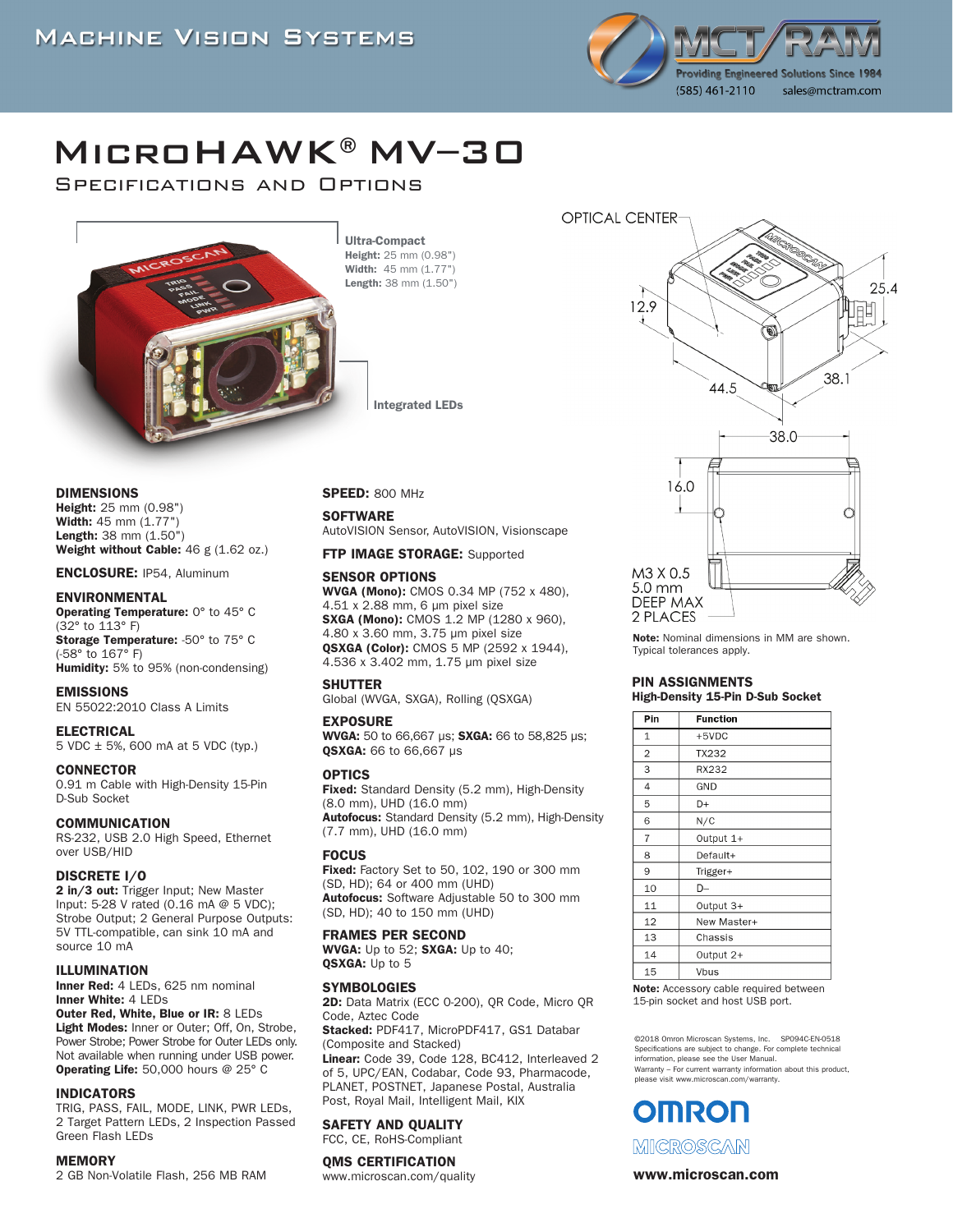# MicroHAWK®MV–30 Field of View and Read Range Charts

### WVGA Sensor Fixed Focus Read Ranges

|                                 |     |     |                  | <b>WVGA HIGH-DENSITY</b>             |        |                        |                     |                  |     | <b>WVGA STANDARD DENSITY</b>         |        |                        |                     |
|---------------------------------|-----|-----|------------------|--------------------------------------|--------|------------------------|---------------------|------------------|-----|--------------------------------------|--------|------------------------|---------------------|
| <b>Focus</b><br><b>Distance</b> |     |     | Field<br>of View | <b>Typical 2D</b><br><b>Mil Size</b> |        | Depth of Field<br>(mm) | Min. 2D<br>Mil Size | Field<br>of View |     | <b>Typical 2D</b><br><b>Mil Size</b> |        | Depth of Field<br>(mm) | Min. 2D<br>Mil Size |
| in.                             | mm  | in. | mm               | mil size                             | Inside | Outside                | mil size            | in.              | mm  | mil size                             | Inside | Outside                | mil size            |
| 2.0                             | 50  | 1.4 | 35               | 7.5                                  | 43     | 58                     | 5                   | 2.0              | 50  | 10                                   | 38     | 65                     | 7.5                 |
| 2.5                             | 64  | 1.5 | 38               | 7.5                                  | 55     | 73                     | 5                   | 2.2              | 55  | 10                                   | 49     | 78                     | 7.5                 |
| 3.2                             | 81  | 1.9 | 49               | 10                                   | 65     | 97                     | 7.5                 | 2.8              | 70  | 15                                   | 56     | 106                    | 10                  |
| 4.0                             | 102 | 2.6 | 65               | 10                                   | 83     | 121                    | 10                  | 3.7              | 94  | 20                                   | 52     | 152                    | 15                  |
| 5.2                             | 133 | 3.1 | 80               | 15                                   | 90     | 176                    | 10                  | 4.5              | 115 | 20                                   | 78     | 187                    | 15                  |
| 7.5                             | 190 | 4.5 | 114              | 20                                   | 133    | 246                    | 15                  | 6.5              | 165 | 30                                   | 128    | 252                    | 20                  |
| 11.8                            | 300 | 7.1 | 180              | 30                                   | 179    | 422                    | 30                  | 10.2             | 260 | 40                                   | 219    | 381                    | 30                  |

#### Example Read Range:



### SXGA Sensor Fixed Focus Read Ranges

|                                 |     |     |                  | <b>SXGA HIGH-DENSITY</b>             |        |                        |                            |                  |     | <b>SXGA STANDARD DENSITY</b>         |        |                        |                                   |
|---------------------------------|-----|-----|------------------|--------------------------------------|--------|------------------------|----------------------------|------------------|-----|--------------------------------------|--------|------------------------|-----------------------------------|
| <b>Focus</b><br><b>Distance</b> |     |     | Field<br>of View | <b>Typical 2D</b><br><b>Mil Size</b> |        | Depth of Field<br>(mm) | Min. 2D<br><b>Mil Size</b> | Field<br>of View |     | <b>Typical 2D</b><br><b>Mil Size</b> |        | Depth of Field<br>(mm) | <b>Min. 2D</b><br><b>Mil Size</b> |
| in.                             | mm  | in. | mm               | mil size                             | Inside | Outside                | mil size                   | in.              | mm  | mil size                             | Inside | Outside                | mil size                          |
| 2.0                             | 50  | 1.5 | 37               | 5                                    | 47     | 55                     | 3.3                        | 2.1              | 53  | 7.5                                  | 37     | 64                     | 5                                 |
| 2.5                             | 64  | 1.6 | 41               | 5                                    | 58     | 70                     | 3.3                        | 2.3              | 59  | 7.5                                  | 49     | 78                     | 5                                 |
| 3.2                             | 81  | 2.0 | 52               | 7.5                                  | 70     | 92                     | 5                          | 2.9              | 75  | 7.5                                  | 60     | 102                    | 7.5                               |
| 4.0                             | 102 | 2.7 | 69               | 7.5                                  | 88     | 116                    | 5                          | 3.9              | 100 | 10                                   | 74     | 131                    | 7.5                               |
| 5.2                             | 133 | 3.4 | 85               | 10                                   | 107    | 159                    | 7.5                        | 4.8              | 123 | 10                                   | 88     | 161                    | 10                                |
| 7.5                             | 190 | 4.8 | 122              | 15                                   | 137    | 243                    | 10                         | 6.9              | 175 | 15                                   | 115    | 265                    | 15                                |
| 11.8                            | 300 | 7.6 | 192              | 20                                   | 185    | 400                    | 15                         | 10.9             | 277 | 20                                   | 224    | 427                    | 20                                |

#### Example Read Range:



# QSXGA Sensor Fixed Focus Read Ranges

|                                 |     |     |                  | <b>OSXGA HIGH-DENSITY</b>            |        |                        |                            |                  |     | <b>OSXGA STANDARD DENSITY</b>        |        |                        |                            |
|---------------------------------|-----|-----|------------------|--------------------------------------|--------|------------------------|----------------------------|------------------|-----|--------------------------------------|--------|------------------------|----------------------------|
| <b>Focus</b><br><b>Distance</b> |     |     | Field<br>of View | <b>Typical 2D</b><br><b>Mil Size</b> |        | Depth of Field<br>(mm) | Min. 2D<br><b>Mil Size</b> | Field<br>of View |     | <b>Typical 2D</b><br><b>Mil Size</b> |        | Depth of Field<br>(mm) | Min. 2D<br><b>Mil Size</b> |
| in.                             | mm  | in. | mm               | mil size                             | Inside | Outside                | mil size                   | in.              | mm  | mil size                             | Inside | Outside                | mil size                   |
| 2.0                             | 50  | 1.4 | 35               | 5                                    | 46     | 55                     | 3.3                        | 2.0              | 51  | 5                                    | 43     | 59                     | 3.3                        |
| 2.5                             | 64  | 1.5 | 39               | 5                                    | 59     | 68                     | 3.3                        | 2.2              | 57  | 5                                    | 55     | 72                     | 3.3                        |
| 3.2                             | 81  | 2.0 | 50               | 5                                    | 74     | 87                     | 3.3                        | 2.8              | 72  | 5                                    | 69     | 92                     | 5                          |
| 4.0                             | 102 | 2.6 | 66               | 5                                    | 94     | 110                    | 3.3                        | 3.8              | 96  | 7.5                                  | 80     | 124                    | 5                          |
| 5.2                             | 133 | 3.2 | 81               | 7.5                                  | 112    | 153                    | 5                          | 4.6              | 117 | 7.5                                  | 107    | 159                    | 7.5                        |
| 7.5                             | 190 | 4.6 | 116              | 10                                   | 154    | 227                    | 7.5                        | 6.6              | 168 | 10                                   | 150    | 231                    | 10                         |
| 11.8                            | 300 | 7.2 | 184              | 15                                   | 227    | 373                    | 10                         | 10.4             | 265 | 15                                   | 203    | 397                    | 15                         |

#### Example Read Range:



#### UHD Fixed Focus Read Ranges

| <b>SXGA UHD - 64 MM</b>   |        |                        |                      |       |  |  |  |  |
|---------------------------|--------|------------------------|----------------------|-------|--|--|--|--|
| <b>Min. 1D</b><br>Element |        | Depth of Field<br>(mm) | <b>Field of View</b> |       |  |  |  |  |
| mil size                  | Inside | Outside                | Hor.                 | Vert. |  |  |  |  |
| $\overline{2}$            | 63.5   | 64.5                   |                      | 12.5  |  |  |  |  |
| 2.5                       | 62.5   | 66                     |                      |       |  |  |  |  |
| 3                         | 62.5   | 66                     | 16.5                 |       |  |  |  |  |
| 3.3                       | 62.5   |                        |                      |       |  |  |  |  |

| <b>SXGA UHD - 400 MM</b>  |                        |         |                      |       |  |  |  |  |
|---------------------------|------------------------|---------|----------------------|-------|--|--|--|--|
| <b>Min. 2D</b><br>Element | Depth of Field<br>(mm) |         | <b>Field of View</b> |       |  |  |  |  |
| mil size                  | Inside                 | Outside | Hor.                 | Vert. |  |  |  |  |
| 7.5                       | 360                    | 415     |                      |       |  |  |  |  |
| 10                        | 351                    | 429     |                      |       |  |  |  |  |
| 15                        | 325                    | 451     | 114                  | 86    |  |  |  |  |
| 20                        | 309                    | 466     |                      |       |  |  |  |  |
| 30                        | 293                    | 512     |                      |       |  |  |  |  |
| 40                        | 303                    | 563     |                      |       |  |  |  |  |

Note: Minimum 1D element is typically 1/2 the size of minimum 2D element. Example: 10 mil 2D = 5 mil 1D.